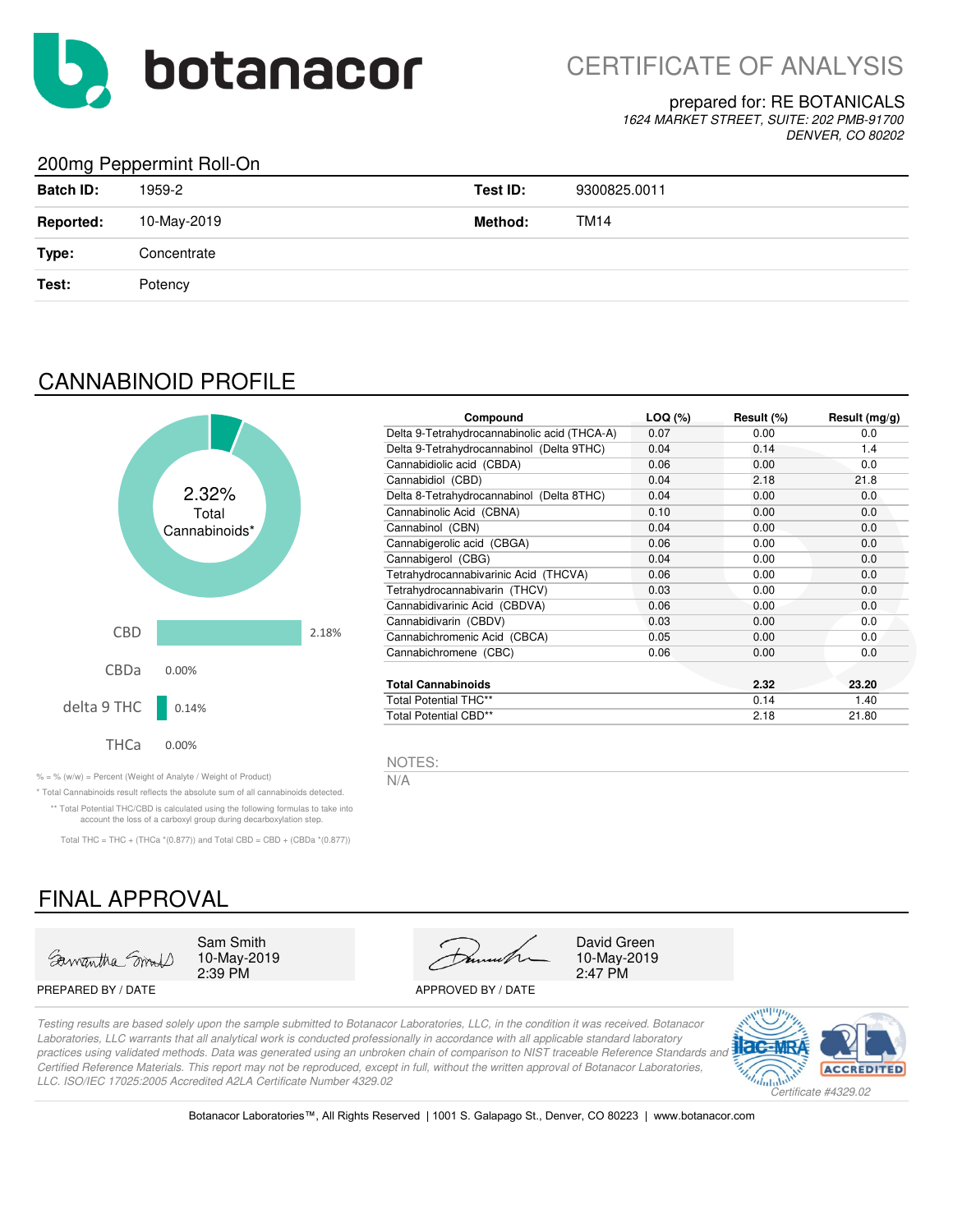

CERTIFICATE OF ANALYSIS

#### prepared for: RE BOTANICALS

*1624 MARKET STREET, SUITE: 202 PMB-91700 DENVER, CO 80202*

### 200mg Peppermint Roll-On

| <b>Batch ID:</b> | 1959-2                        | Test ID: | 1142927.012                            |
|------------------|-------------------------------|----------|----------------------------------------|
| <b>Reported:</b> | 13-May-2019                   | Method:  | Concentrate - Test Methods: TM05, TM06 |
| Type:            | Concentrate                   |          |                                        |
| Test:            | <b>Microbial Contaminants</b> |          |                                        |
|                  |                               |          |                                        |

# MICROBIAL CONTAMINANTS

| Contaminant                    | Result (CFU/g)* |
|--------------------------------|-----------------|
| <b>Total Aerobic Count**</b>   | None Detected   |
| <b>Total Coliforms**</b>       | None Detected   |
| <b>Total Yeast and Molds**</b> | None Detected   |
| E. coli                        | None Detected   |
| <b>Salmonella</b>              | None Detected   |
|                                |                 |

*\* CFU/g = Colony Forming Unit per Gram*

*\*\* Values recorded in scientific notation, a common microbial practice of expressing numbers that are too large to be conveniently written in decimal form.*

*Examples: 10^2 = 100 CFU 10^3 = 1,000 CFU 10^4 = 10,000 CFU 10^5 = 100,000 CFU*

#### NOTES:

TYM: None Detected Total Aerobic: None Detected Coliforms: None Detected Free from visual mold, mildew, and foreign matter

## FINAL APPROVAL

| Jamitersu          | Jamie Bunker<br>13-May-2019<br>$3:29$ PM | Dunneth            | David Green<br>13-May-2019<br>3:50 PM |
|--------------------|------------------------------------------|--------------------|---------------------------------------|
| PREPARED BY / DATE |                                          | APPROVED BY / DATE |                                       |

*Testing results are based solely upon the sample submitted to Botanacor Services, LLC, in the condition it was received. Botanacor Services, LLC warrants that all analytical work is conducted professionally in accordance with all applicable standard laboratory practices using validated methods. Data was generated using an unbroken chain of comparison to NIST traceable Reference Standards and Certified Reference Materials. This report may not be reproduced, except in full, without the written approval of Botanacor Services, LLC.*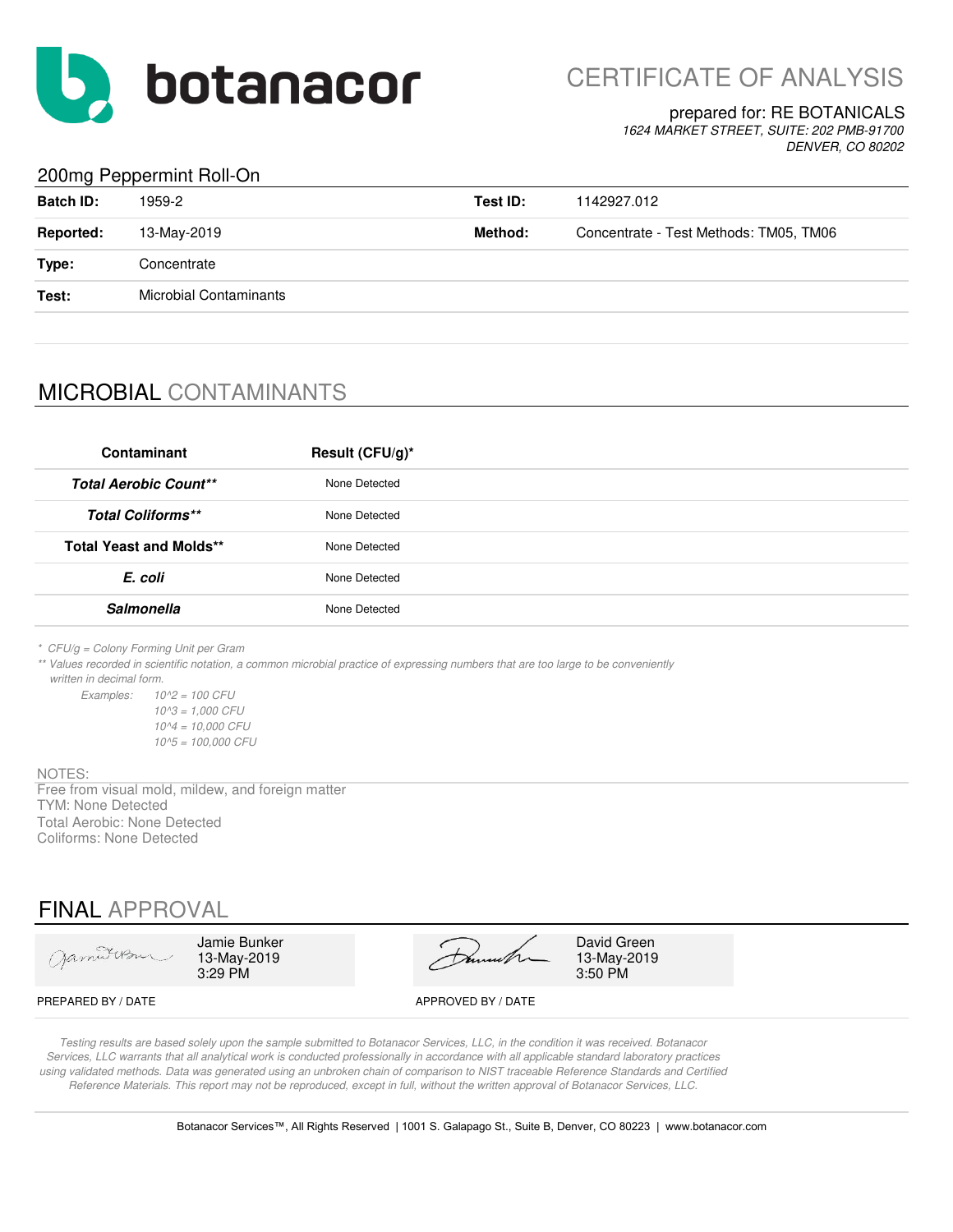

#### prepared for: RE BOTANICALS

*1624 MARKET STREET, SUITE: 202 PMB-91700 DENVER, CO 80202*

### 200mg Peppermint Roll-On

| <b>Batch ID:</b> | 1959-2                   | Test ID: | 1454115.024 |
|------------------|--------------------------|----------|-------------|
| <b>Reported:</b> | 10-May-2019              | Method:  | TM04        |
| Type:            | Concentrate              |          |             |
| Test:            | <b>Residual Solvents</b> |          |             |
|                  |                          |          |             |

# RESIDUAL SOLVENTS

| Solvent                                 | <b>Reportable Range (ppm)</b> | Result (ppm) |
|-----------------------------------------|-------------------------------|--------------|
| Propane                                 | $100 - 2000$                  | $\pmb{0}$    |
| <b>Butanes</b><br>(Isobutane, n-Butane) | $100 - 2000$                  | $\pmb{0}$    |
| Pentane                                 | $100 - 2000$                  | $\pmb{0}$    |
| Ethanol                                 | $100 - 2000$                  | $\pmb{0}$    |
| Acetone                                 | $100 - 2000$                  | $\pmb{0}$    |
| <b>Isopropyl Alcohol</b>                | $100 - 2000$                  | $\pmb{0}$    |
| Hexane                                  | $6 - 120$                     | $\mathbf 0$  |
| <b>Benzene</b>                          | $0.2 - 4$                     | 0.0          |
| <b>Heptanes</b>                         | $100 - 2000$                  | $\mathbf 0$  |
| <b>Toluene</b>                          | 18 - 360                      | $\mathbf 0$  |
| <b>Xylenes</b><br>$(m, p, o$ -Xylenes)  | 43 - 860                      | $\pmb{0}$    |

#### NOTES:

Free from visual mold, mildew, and foreign matter.

FINAL APPROVAL

Olex Smith

Alex Smith 10-May-2019 3:28 PM

10-May-2019 3:30 PM David Green

#### PREPARED BY / DATE APPROVED BY / DATE

*Testing results are based solely upon the sample submitted to Botanacor Laboratories, LLC, in the condition it was received. Botanacor Laboratories, LLC warrants that all analytical work is conducted professionally in accordance with all applicable standard laboratory practices using validated methods. Data was generated using an unbroken chain of comparison to NIST traceable Reference Standards and Certified Reference Materials. This report may not be reproduced, except in full, without the written approval of Botanacor Laboratories, LLC. ISO/IEC 17025:2005 Accredited A2LA Certificate Number 4329.02*



Botanacor Laboratories™, All Rights Reserved | 1001 S. Galapago St., Denver, CO 80223 | www.botanacor.com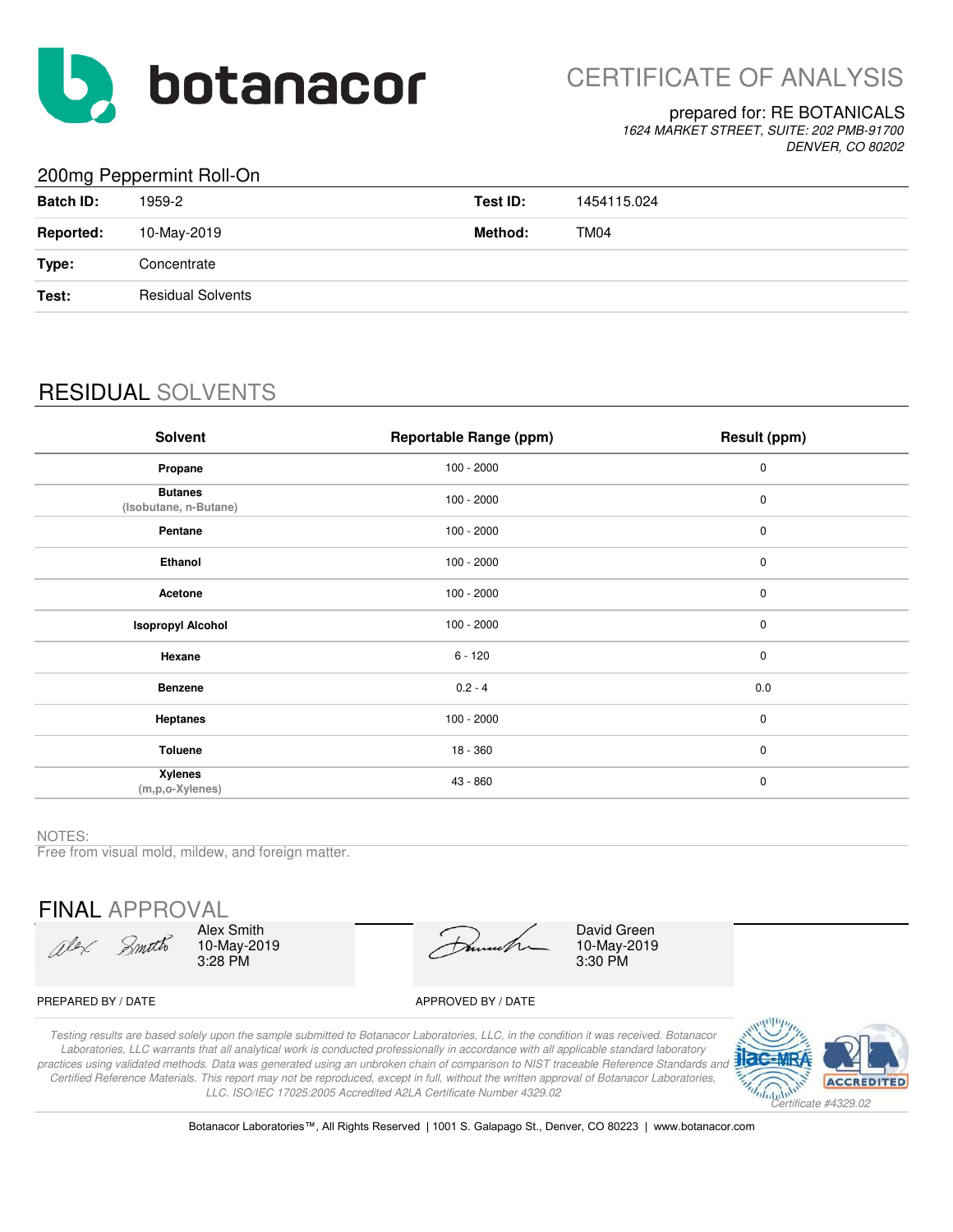

# CERTIFICATE OF ANALYSIS

### prepared for: RE BOTANICALS

*1624 MARKET STREET, SUITE: 202 PMB-91700 DENVER, CO 80202*

### 200mg Peppermint Roll-On

| <b>Batch ID:</b> | 1959-2      | Test ID: | 4395429.0027 |
|------------------|-------------|----------|--------------|
| <b>Reported:</b> | 15-May-2019 | Method:  | TM10         |
| Type:            | Concentrate |          |              |
| Test:            | Terpenes    |          |              |

## TERPENE PROFILE

|                             |                                        |        | Compound                | $%$ (w/w)                             | mg/g           |
|-----------------------------|----------------------------------------|--------|-------------------------|---------------------------------------|----------------|
|                             |                                        |        | (-)-alpha-Bisabolol     | 0.000                                 | $\mathbf 0$    |
|                             |                                        |        | Camphene                | 0.000                                 | 0              |
|                             |                                        |        | delta-3-Carene          | 0.000                                 | 0              |
|                             | 0.069%                                 |        | beta-Caryophyllene      | 0.017                                 | 0.17           |
|                             | Total                                  |        | (-)-Caryophyllene Oxide | 0.000                                 | 0              |
|                             |                                        |        | p-Cymene                | 0.000                                 | 0              |
|                             | <b>Terpenes</b>                        |        | Eucalyptol              | 0.036                                 | 0.36           |
|                             |                                        |        | Geraniol                | 0.000                                 | $\mathbf 0$    |
|                             |                                        |        | alpha-Humulene          | 0.000                                 | $\mathbf 0$    |
|                             |                                        |        | (-)-Isopulegol          | 0.000                                 | $\overline{0}$ |
|                             |                                        |        | d-Limonene              | 0.016                                 | 0.16           |
| <b>PREDOMINANT TERPENES</b> |                                        |        | Linalool                | 0.000                                 | $\mathbf{0}$   |
| alpha-Pinene                | 0.000%                                 |        | beta-Myrcene            | 0.000                                 | $\mathbf 0$    |
|                             |                                        |        | cis-Nerolidol           | 0.000                                 | $\mathbf 0$    |
| (-)-beta-Pinene             | 0.000%                                 |        | trans-Nerolidol         | 0.000                                 | $\mathbf 0$    |
|                             |                                        |        | Ocimene                 | 0.000                                 | $\mathbf{0}$   |
| beta-Myrcene                | 0.000%                                 |        | beta-Ocimene            | 0.000                                 | 0              |
| delta-3-Carene              | 0.000%                                 |        | alpha-Pinene            | 0.000                                 | $\mathbf 0$    |
|                             |                                        |        | (-)-beta-Pinene         | 0.000                                 | $\mathbf 0$    |
| alpha-Terpinene             | 0.000%                                 |        | alpha-Terpinene         | 0.000                                 | 0              |
| d-Limonene                  |                                        | 0.016% | gamma-Terpinene         | 0.000                                 | $\mathbf{0}$   |
|                             |                                        |        | Terpinolene             | 0.000                                 | $\mathbf 0$    |
| Linalool                    | 0.000%                                 |        |                         | 0.069%                                | 0.69           |
| beta-Caryophyllene          |                                        | 0.017% |                         |                                       |                |
| alpha-Humulene              | 0.000%                                 |        | NOTES:                  |                                       |                |
| (-)-alpha-Bisabolol         | 0.000%                                 |        |                         |                                       |                |
|                             |                                        |        |                         |                                       |                |
| <b>FINAL APPROVAL</b>       |                                        |        |                         |                                       |                |
|                             | Greg Zimpfer<br>15-May-2019<br>2:54 PM |        | umu                     | David Green<br>15-May-2019<br>3:07 PM |                |

PREPARED BY / DATE APPROVED BY / DATE

*Testing results are based solely upon the sample submitted to Botanacor Laboratories, LLC. Botanacor Laboratories, LLC warrants that all analytical work is conducted professionally in accordance with all applicable standard laboratory practices using validated methods. Data was generated using an unbroken chain of comparison to NIST*  traceable Reference Standards and Certified Reference Materials. This report may not be reproduced, except in full, without the written approval of Botanacor Laboratories, *LLC. ISO/IEC 17025:2005 Accredited A2LA Certificate Number 4329.02*

Botanacor Laboratories™, All Rights Reserved | 1001 S. Galapago St., Unit B, Denver, CO 80223 | 720.460.3489 | www.Botanacor.com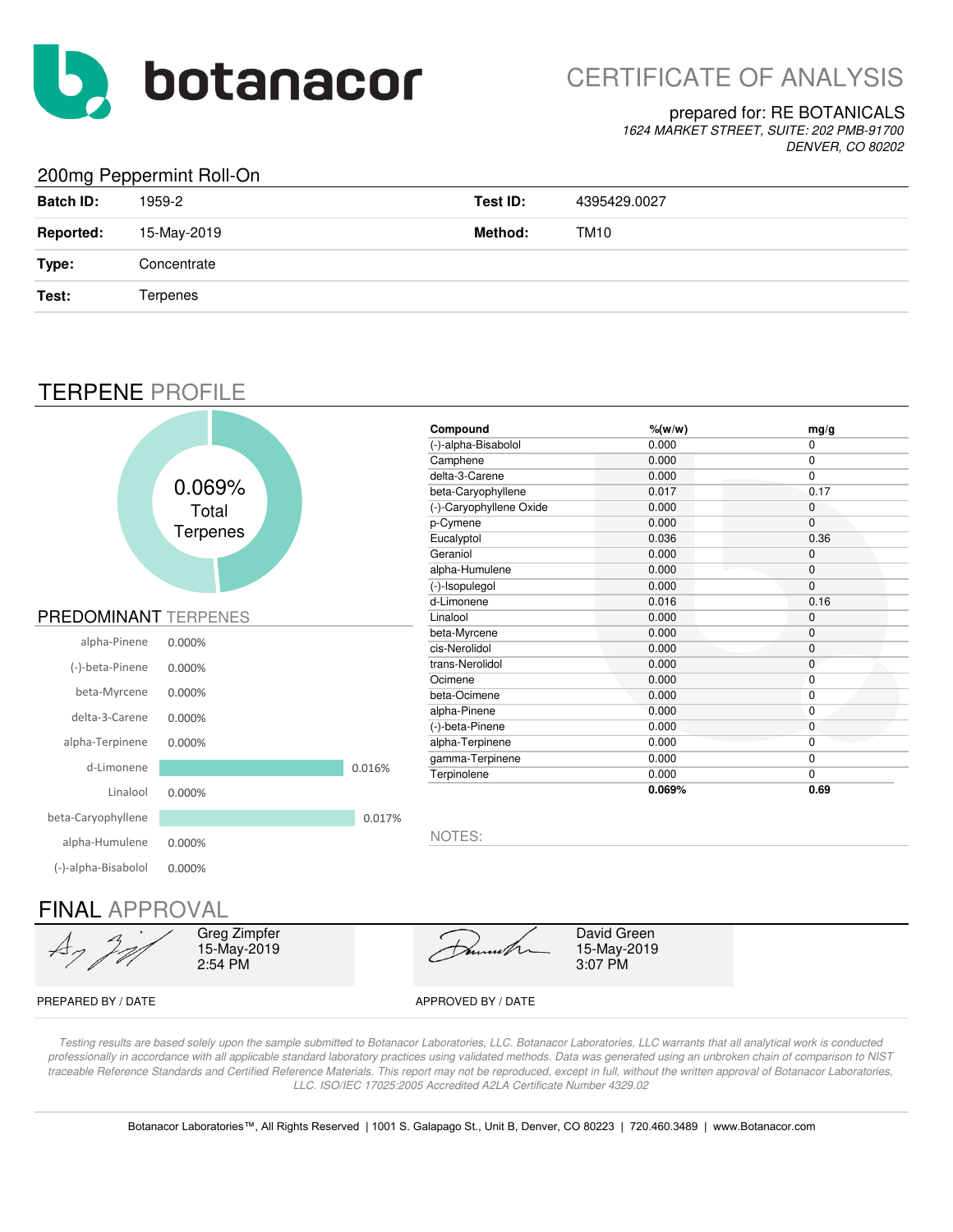

# **Certificate of Analysis**

# RE BOTANICALS, INC.

| <b>Sample Name:</b>              | <b>RELIEF BODY OIL PEPPERMINT</b>                        | <b>Eurofins Sample:</b>  | 8490378                       |
|----------------------------------|----------------------------------------------------------|--------------------------|-------------------------------|
| <b>Project ID</b>                | RE_BOTANIC-20190524-0006                                 | <b>Receipt Date</b>      | 24-May-2019                   |
| <b>PO Number</b>                 | <b>CVD</b>                                               | <b>Receipt Condition</b> | Ambient temperature           |
| <b>Lot Number</b>                | 1959-2                                                   | <b>Login Date</b>        | 24-May-2019                   |
| <b>Sample Serving Size</b>       |                                                          | <b>Date Started</b>      | 24-May-2019                   |
| <b>Analysis</b>                  |                                                          |                          | <b>Result</b>                 |
| <b>Metals Analysis by ICP-MS</b> |                                                          |                          |                               |
| Arsenic                          |                                                          |                          | <0.0730 ppm                   |
| Cadmium                          |                                                          |                          | <0.0182 ppm                   |
| Lead                             |                                                          |                          | 0.0437 ppm                    |
| Mercury                          |                                                          |                          | <0.00912 ppm                  |
|                                  | Multi-Residue Analysis for hemp products - 60+ compounds |                          |                               |
|                                  | Matrix Type - To Determine Limit of Quantification (LOQ) |                          | <b>High-Fat Food Matrices</b> |
| Abamectin                        |                                                          |                          | <0.05 mg/kg                   |
| Aldicarb                         |                                                          |                          | <0.05 mg/kg                   |
| Aldicarb sulfone (Aldoxycarb)    |                                                          |                          | <0.05 mg/kg                   |
| Aldicarb sulfoxide               |                                                          |                          | <0.05 mg/kg                   |
| Azoxystrobin                     |                                                          |                          | <0.05 mg/kg                   |
| <b>Bifenazate</b>                |                                                          |                          | <0.05 mg/kg                   |
| <b>Bifenthrin</b>                |                                                          |                          | <0.05 mg/kg                   |
| Carbaryl                         |                                                          |                          | <0.05 mg/kg                   |
| Carbofuran                       |                                                          |                          | <0.05 mg/kg                   |
| Carbofuran-3-hydroxy-            |                                                          |                          | <0.05 mg/kg                   |
| Chlorantraniliprole              |                                                          |                          | <0.05 mg/kg                   |
| Chlordane, cis-                  |                                                          |                          | <0.05 mg/kg                   |
| Chlordane, trans-                |                                                          |                          | <0.05 mg/kg                   |
| Chlorfenapyr                     |                                                          |                          | <0.05 mg/kg                   |
| Chlorpyrifos                     |                                                          |                          | <0.05 mg/kg                   |
| Coumaphos                        |                                                          |                          | <0.05 mg/kg                   |
| Cyfluthrin                       |                                                          |                          | <0.05 mg/kg                   |
| Cypermethrin                     |                                                          |                          | <0.05 mg/kg                   |
|                                  | Cyproconazole (2 diastereoisomers)                       |                          | <0.05 mg/kg                   |
| Cyprodinil                       |                                                          |                          | <0.05 mg/kg                   |
| Dichlorvos                       |                                                          |                          | <0.05 mg/kg                   |
| Diclobutrazol                    |                                                          |                          | $<$ 0.05 mg/kg                |
| Dipropetryn                      |                                                          |                          | <0.05 mg/kg                   |
| Disulfoton                       |                                                          |                          | <0.05 mg/kg                   |

Printed: 20-Jun-2019 11:21 am Page 1 of 4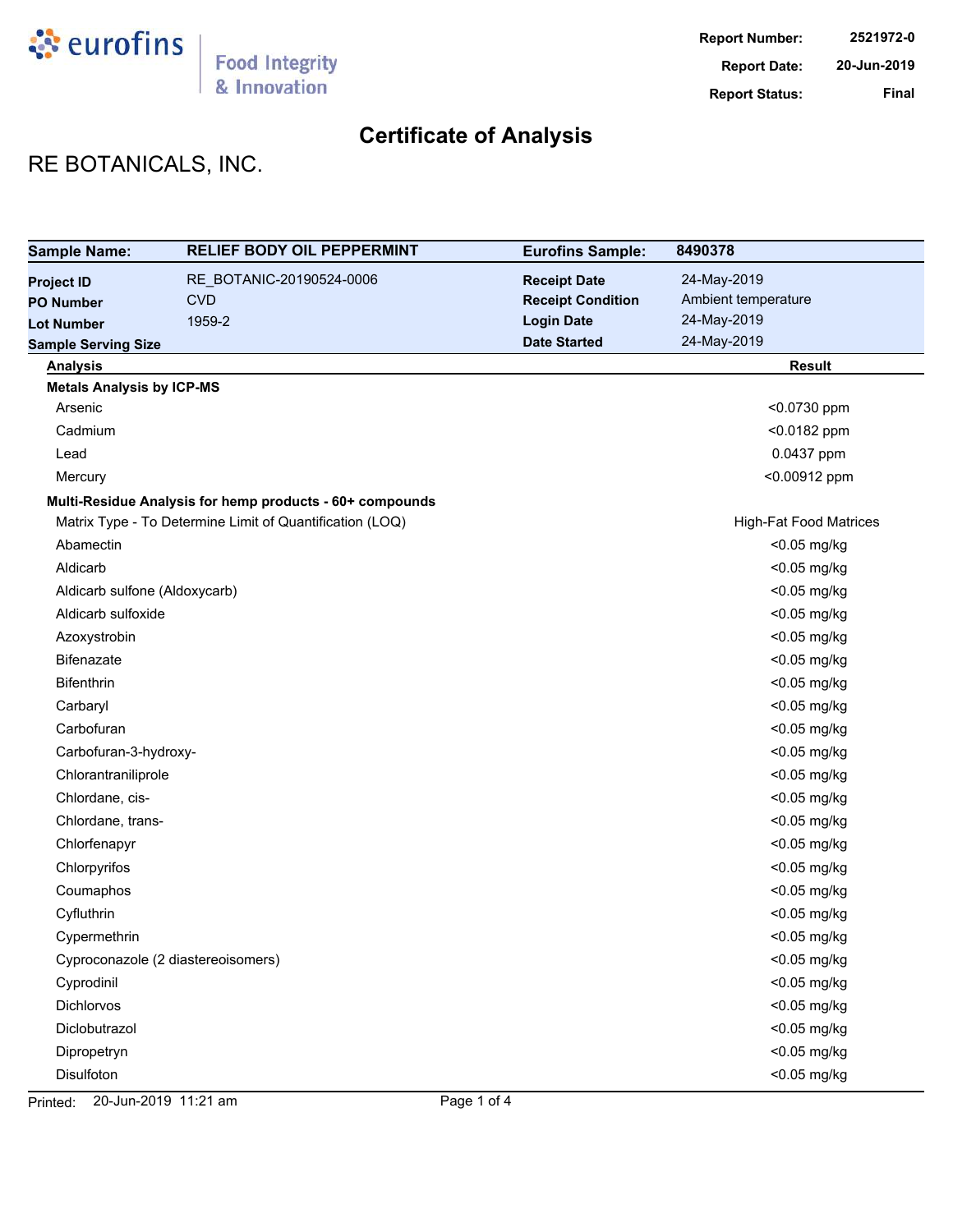

# **Certificate of Analysis**

# RE BOTANICALS, INC.

| <b>Sample Name:</b>            | <b>RELIEF BODY OIL PEPPERMINT</b>                        | <b>Eurofins Sample:</b>  | 8490378             |
|--------------------------------|----------------------------------------------------------|--------------------------|---------------------|
| <b>Project ID</b>              | RE_BOTANIC-20190524-0006                                 | <b>Receipt Date</b>      | 24-May-2019         |
| <b>PO Number</b>               | <b>CVD</b>                                               | <b>Receipt Condition</b> | Ambient temperature |
| <b>Lot Number</b>              | 1959-2                                                   | <b>Login Date</b>        | 24-May-2019         |
| <b>Sample Serving Size</b>     |                                                          | <b>Date Started</b>      | 24-May-2019         |
| <b>Analysis</b>                |                                                          |                          | <b>Result</b>       |
|                                | Multi-Residue Analysis for hemp products - 60+ compounds |                          |                     |
| Endosulfan I (alpha-isomer)    |                                                          |                          | <0.05 mg/kg         |
| Endosulfan II (beta-isomer)    |                                                          |                          | <0.05 mg/kg         |
| Endosulfan sulfate             |                                                          |                          | <0.05 mg/kg         |
| Epoxiconazole                  |                                                          |                          | <0.05 mg/kg         |
| Ethiofencarb                   |                                                          |                          | <0.05 mg/kg         |
| Etofenprox                     |                                                          |                          | <0.05 mg/kg         |
| Etoxazole                      |                                                          |                          | <0.05 mg/kg         |
| Fenoxycarb                     |                                                          |                          | <0.05 mg/kg         |
| Fenpropathrin                  |                                                          |                          | <0.05 mg/kg         |
|                                | Fenvalerate/Esfenvalerate (sum of isomers)               |                          | <0.05 mg/kg         |
| Fipronil                       |                                                          |                          | <0.05 mg/kg         |
| Fipronil desulfinyl            |                                                          |                          | <0.05 mg/kg         |
| Fipronil sulfone               |                                                          |                          | <0.05 mg/kg         |
| Imazalil                       |                                                          |                          | <0.05 mg/kg         |
| Imidacloprid                   |                                                          |                          | <0.05 mg/kg         |
| Malathion                      |                                                          |                          | <0.05 mg/kg         |
| Methiocarb                     |                                                          |                          | <0.05 mg/kg         |
| Methiocarb sulfone             |                                                          |                          | <0.05 mg/kg         |
| Methiocarb sulfoxide           |                                                          |                          | <0.05 mg/kg         |
| Methomyl                       |                                                          |                          | <0.05 mg/kg         |
| Metolachlor                    |                                                          |                          | <0.05 mg/kg         |
| Mevinphos (E- and Z-isomers)   |                                                          |                          | <0.05 mg/kg         |
| Myclobutanil                   |                                                          |                          | <0.05 mg/kg         |
| Naled (Dibrom)                 |                                                          |                          | <0.05 mg/kg         |
| Paclobutrazol                  |                                                          |                          | <0.05 mg/kg         |
| Permethrin (sum of isomers)    |                                                          |                          | <0.05 mg/kg         |
| Propoxur                       |                                                          |                          | <0.05 mg/kg         |
| Pyrethrum (total)              |                                                          |                          | <0.50 mg/kg         |
| Spinetoram (spinosyns J and L) |                                                          |                          | <0.05 mg/kg         |
| Spinosad (spinosyns A and D)   |                                                          |                          | <0.05 mg/kg         |

Printed: 20-Jun-2019 11:21 am Page 2 of 4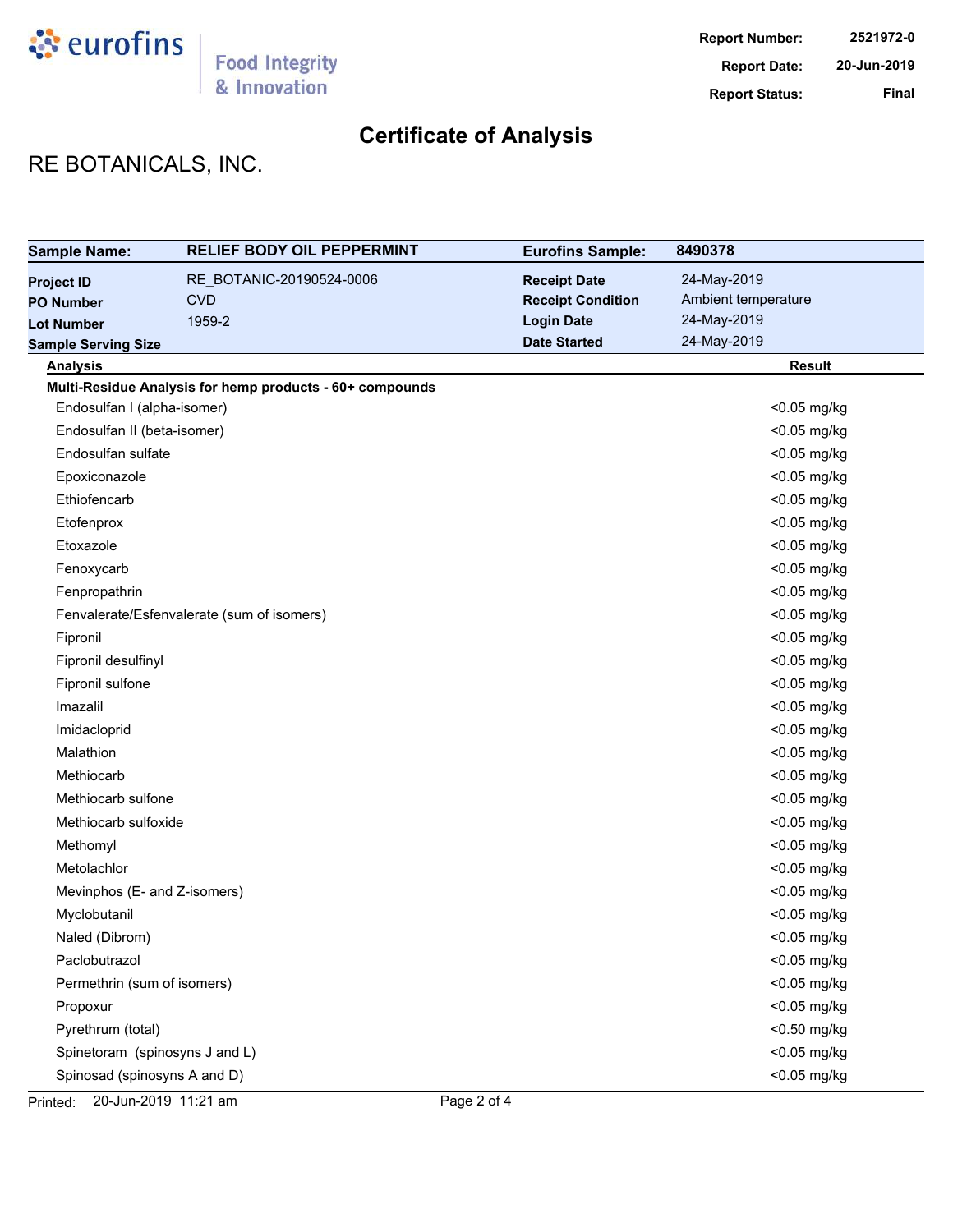

# **Certificate of Analysis**

# RE BOTANICALS, INC.

| <b>Sample Name:</b>                                        | <b>RELIEF BODY OIL PEPPERMINT</b>                        | <b>Eurofins Sample:</b>                                              | 8490378                                           |
|------------------------------------------------------------|----------------------------------------------------------|----------------------------------------------------------------------|---------------------------------------------------|
| <b>Project ID</b><br><b>PO Number</b><br><b>Lot Number</b> | RE BOTANIC-20190524-0006<br><b>CVD</b><br>1959-2         | <b>Receipt Date</b><br><b>Receipt Condition</b><br><b>Login Date</b> | 24-May-2019<br>Ambient temperature<br>24-May-2019 |
| <b>Sample Serving Size</b>                                 |                                                          | <b>Date Started</b>                                                  | 24-May-2019                                       |
| <b>Analysis</b>                                            |                                                          |                                                                      | Result                                            |
|                                                            | Multi-Residue Analysis for hemp products - 60+ compounds |                                                                      |                                                   |
| Spirodiclofen                                              |                                                          |                                                                      | $<$ 0.05 mg/kg                                    |
| Spiromesifen                                               |                                                          |                                                                      | <0.05 mg/kg                                       |
| Spiromesifen enol                                          |                                                          |                                                                      | $<$ 0.05 mg/kg                                    |
| Spirotetramat                                              |                                                          |                                                                      | $<$ 0.05 mg/kg                                    |
|                                                            | Spiroxamine (2 diastereoisomers)                         |                                                                      | $<$ 0.05 mg/kg                                    |
| Tebuconazole                                               |                                                          |                                                                      | $<$ 0.05 mg/kg                                    |
| Thiabendazole                                              |                                                          |                                                                      | $<$ 0.05 mg/kg                                    |
| Thiabendazole-5-hydroxy-                                   |                                                          |                                                                      | $<$ 0.05 mg/kg                                    |
| Thiacloprid                                                |                                                          |                                                                      | <0.05 mg/kg                                       |
| Trifloxystrobin                                            |                                                          |                                                                      | <0.05 mg/kg                                       |

#### **Method References Testing Location**

#### **Metals Analysis by ICP-MS (ICP\_MS\_B\_S) Food Integrity Innovation-Boulder**

Methods for the Determination of Metals in Environmental Standards - Supplement 1, EPA-600/R-94-111, May 1994.

"Determination of Metals and Trace Elements in Water and Wastes by Inductively Coupled Plasma-Mass Spectrometry", USEPA Method 200.8, Revision 5.1, EMMC Version.

#### Multi-Residue Analysis for hemp products - 60+ compounds (PEST\_HEMP) **Food Integ. Innovation-Greenfield**

*Official Methods of Analysis*, *AOAC Official Method 2007.01*, Pesticide Residues in Foods by Acetonitrile Extraction and Partitioning with Magnesium Sulfate, AOAC INTERNATIONAL (modified).

*CEN Standard Method EN 15662*: Food of plant origin - Determination of pesticide residues using GC-MS and/or LC-MS/

MS following acetonitrile extraction/partitioning and clean-up by dispersive SPE - QuEChERS method.

List of the tested pesticides and their limits of quantification (LOQs) are available upon request.